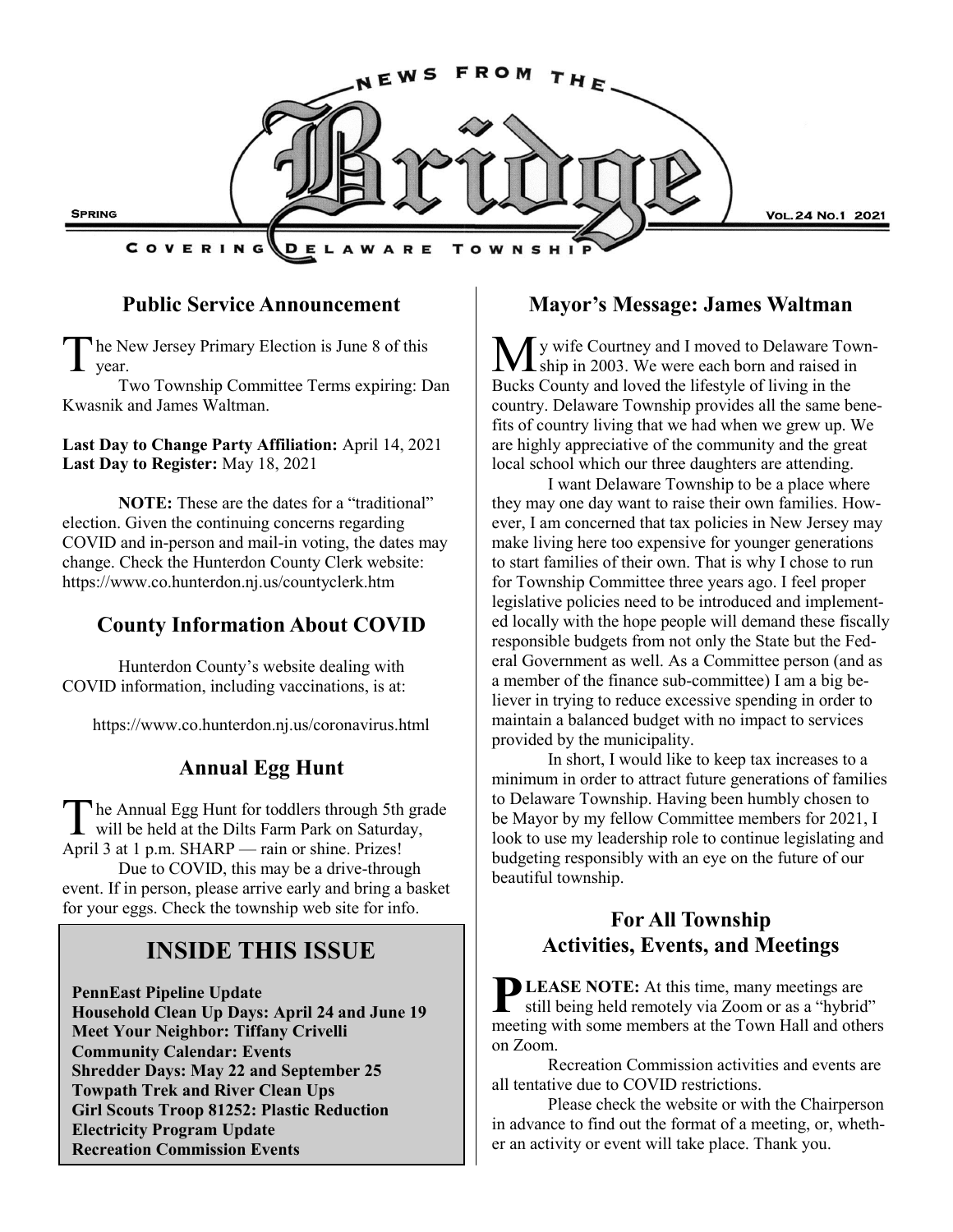In case you haven't heard about, or yet had the opportunity to say hello to, our new Deputy Clerk, meet n case you haven't heard about, or yet had the oppor-Tiffany Crivelli. Tiffany became a Township employee in November and as part of her duties is also serving as secretary to the Board of Health.

Tiffany brings with her an interesting resume. For fourteen years she worked as a police dispatcher, a job she loved in spite of the pressure of being first in line dealing with 911 emergencies. Centralization of police dispatch offices changed the nature of the job and this plus being tired of night hours led to her coming to Delaware Township.

Another item on her resume, that speaks to one of her main interests, is her years spent working with animals. She worked in an emergency animal hospital for two years where one of the hardest things to deal with was losing an animal because of the severity of the cases. She worked as a vet tech with small animals and when an opening in equine medicine became available she leapt at it. Tiffany loves animals but the emotional toll of these jobs led to her eventual decision to leave this line of work.

Horses, however, remain a very big part of her life. Tiffany did not grow up with horses but as a young adult started taking Hunter/Jump riding lessons. She then went on to Dressage riding and even did Western for a period of time. When she finally got to sidesaddle she knew she'd found her style. She and a friend started a sidesaddle group and did demonstrations at Fosterfields Living Historical Farm in Morris County and at the Spirit of the Jerseys State History Fair. Tiffany wears a 1920's style riding habit when she performs but because of regulations has to wear a helmet rather than the traditional top hat that would typically be worn with this outfit.

Tiffany has two horses of her own - Bucky, a slaughter rescue and Footie, a traditional Gypsy Cob which she boards at a nearby stable. Picture Tiffany riding Footie on the sands of Island Beach State Park. Sounds lovely, right? The reality, however, was that when she tried it, it turned out to be a cold, blustery day so not so terribly romantic.

On her desk in her Township office Tiffany keeps a photograph of her "housemates" - one dog, a mini Australian shepherd, four cats and a rabbit. There is also a fish, not included in the photo. According to her, it's a very friendly household with only the occasional flare up.

Tiffany's interests don't stop with horses and other animals. She enjoys hiking with her dog, photographing wildlife and landscapes and cooking. She

gives her mom, who owned a catering business, credit for her interest in cooking. There is nothing she won't try and often creates her own recipes. Tiffany grew up in Clark, NJ but summers were spent with her grandparents who lived in rural Pennsylvania with no TV and an hour's drive to the nearest grocery store. She is now a Hunterdon County resident.

Welcome Tiffany to Delaware Township!

### **Electricity Update**

A t the end of last year, everyone received a letter from the Hunterdon Area Energy Cooperative (HAEC) of which Delaware Township is a member. As you may recall, the contract that HAEC had with energy provider IDT energy Inc. expired at the end of the year while the new contract does not start until March 1st. In the interim, residents were "returned" to briefly buying their energy from JCP&L.

In March, a new contract begins with IDT Energy Inc. again, at a rate lower than the rate available through JCP&L. As with the last contract, residents who want to receive the lower rate have to do NOTHING and they will be enrolled under the new contract to receive the IDT rate.

However, for this contract, IDT Energy Inc. is also providing a second option. For a slightly higher rate, residents may opt to purchase energy with a higher renewable (or "greener") component. The State of NJ currently requires energy producers to produce at least 25% of their energy from renewable sources. The "greener" rate, offered to residents has a higher (greater than 25%) renewable component. The HAEC members requested cost estimates for both the standard and greener rates, as part of the bidding process in the fall. While the green energy rate is lower than the JCP&L rate, it is slightly higher than the standard IDT Energy rate. Therefore, if you are interested in the "greener" rate, you have to RE-TURN THE GREEN FORM included in the mailing.

If you have questions, you can contact www.njaggregation.us/HAEC or call 1-866-688-5197. Susan Lockwood can also answer some questions. She can be reached at slockwood@delawaretwpnj.org

### **Reminder for Township Landlords**

Please fill out the "Landlord Tenant Registration State-<br>ment" for 2021 and send it to the Clerk. Forms can be ment" for 2021 and send it to the Clerk. Forms can be found on the Township website under "Office of the Clerk."

*by Sally Gullette*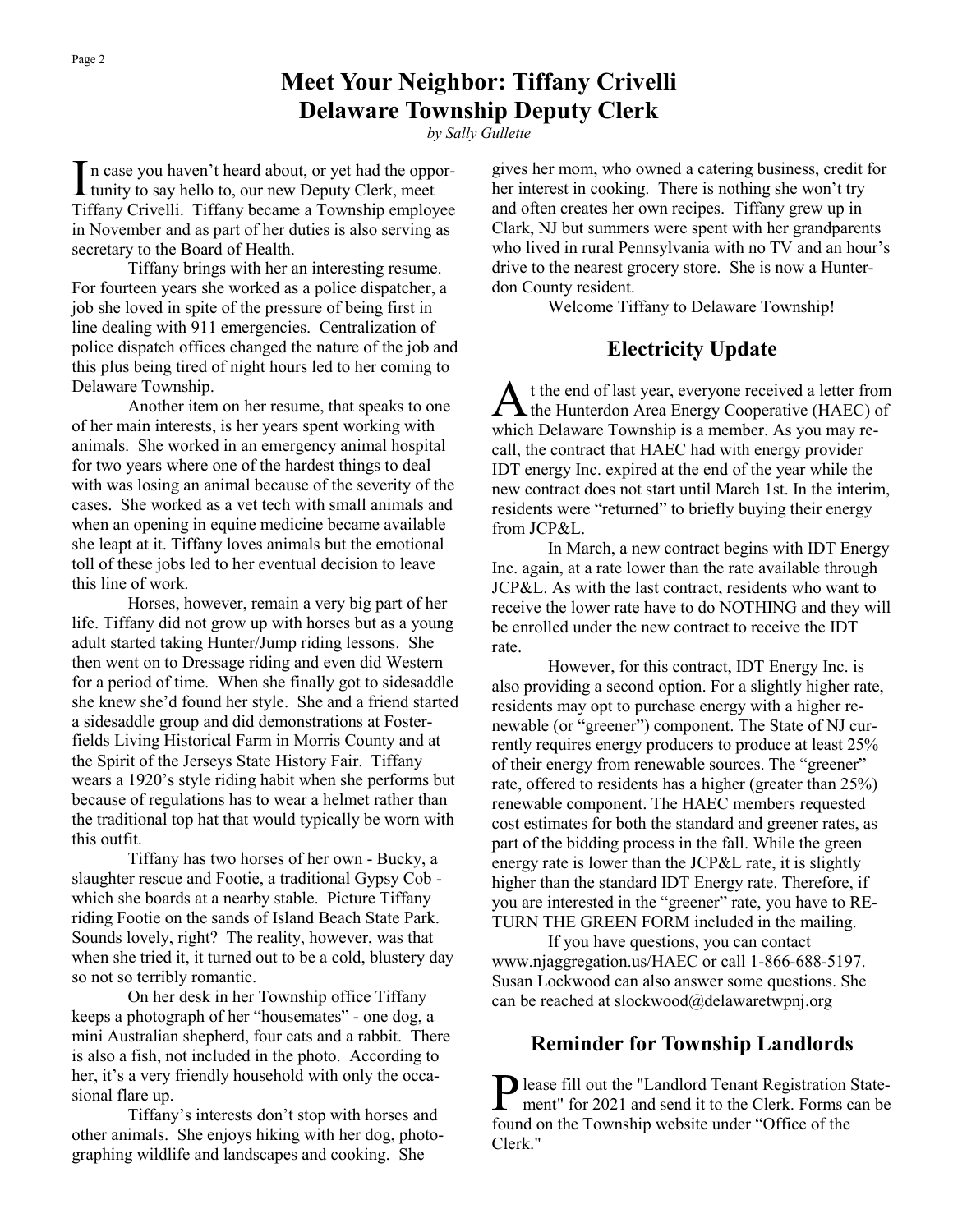# **Historical Recipe Reimagined: 1845 Apple & Pork Pie**

*Editor's Note: The Newsletter Committee was seeking ideas for new or different features. One suggestion was recipes from years gone by reconstituted for today's kitchen, so we thought we'd try it out. Enjoy!*

O riginal Recipe found in *The New England Economical Housekeeper, and Family Recipe Book*, by Esther Allen Howland. Cincinnati: H.W. Derby, 1845.

### **Original Recipe**

Make your crust in the usual manner, spread it over a large deep plate, cut some slices of fat pork very thin, also some slices of apple; place a layer of apples, and then of pork, with a very little allspice, and pepper, sugar, between–three or four layers of each, with crust over the top. Bake one hour.

### **Modern Recipe**

Pie crust enough for a double-crusted pie (premade from the store make this a quick and easy recipe!)

2-3 lbs. pork (pork with some fat on it works best)

6-8 tart apples (Granny Smiths or Cortlands work well)

 $\frac{1}{2}$  c brown sugar

1-2 tsp. allspice

1 tsp. pepper

1. Preheat your oven to 425°F.

2. In a small bowl combine brown sugar, allspice, and pepper.

3. Cut pork into small thin slices, the thinner the better, and set aside.

4. Peel, core and cut apples into thin slices and set aside. 5. Lay your bottom crust into your pie plate and trim to fit.

6. Place a layer of apples in the bottom of your pie plate; sprinkle over a small amount of sugar and spice mixture. 7. Add a layer of pork; sprinkle over a small amount of sugar and spice mixture.

8. Repeat until pie is heaped high.

9. Top with top crust, trim and crimp edges. Cut a few slits in top crust to allow venting.

10. Bake at 425° for 15 minutes, then reduce heat and continue to bake at 350° for 35-45 minutes or until apples are soft and crust is brown.

# **Meals on Wheels**

Private, not-for-profit 501c3 service agency serving<br>Hunterdon County seniors since 1973. Info: **Phone: T** rivate, not-for-profit 501c3 service agency serving 908.284.0735; **Web:** www.mowih.org

# **Important Assistance Numbers**

W ith all that is going on in the world around us and within our personal lives, let us all be reminded we are not alone. An understanding person is only a phone call away to provide assistance.

#### **National Suicide Prevention Lifeline**

24/7/365 Confidential Support in English and Spanish 1-800-273-8255 (TALK) www.suicidepreventionlifeline.org

#### **National Helpline**

24/7/365 Confidential treatment referral and information service in English and Spanish for individuals and families facing mental and/or substance use disorders.

> 1-800-662-4357 (HELP) www.samhsa.gov

**NJ Addictions Services Hotline** 1-844-276-2777

**SAFE in Hunterdon – Domestic Violence Hotline** 1-888-988-4033

#### **Hunterdon Helpline**

24/7/365 Assistance with Homelessness, Financial Assistance, Emergency Shelter, Transportation, Employment, Education, Veterans, Disabilities, Physical Health, etc. 1-800-272-4630 www.helplinehc.org

For a full list of Hunterdon County Mental Health & Addiction Resources, Children & Family Care Resources, and other beneficial contacts, please contact the Township Deputy Clerk for a copy or visit: https:// www.co.hunterdon.nj.us/humanservices/MentalHealth/ PDFs/ResourceGuide.pdf

# **Yard Sale**

This year's Spring Yard sale will be held on Saturday,<br>May 15 from 9 a.m. to 3 p.m. or when you choose to his year's Spring Yard sale will be held on Saturday, close. Rain date is Sunday, May 16. If there is inclement weather, no decision can be made in time to post on the Township website, so residents should plan on Saturday. If the rain is too heavy, assume the rain date and please post a sign at your driveway if you plan to be available on Sunday. Registrants must pre-register by emailing deltwprec@gmail.com

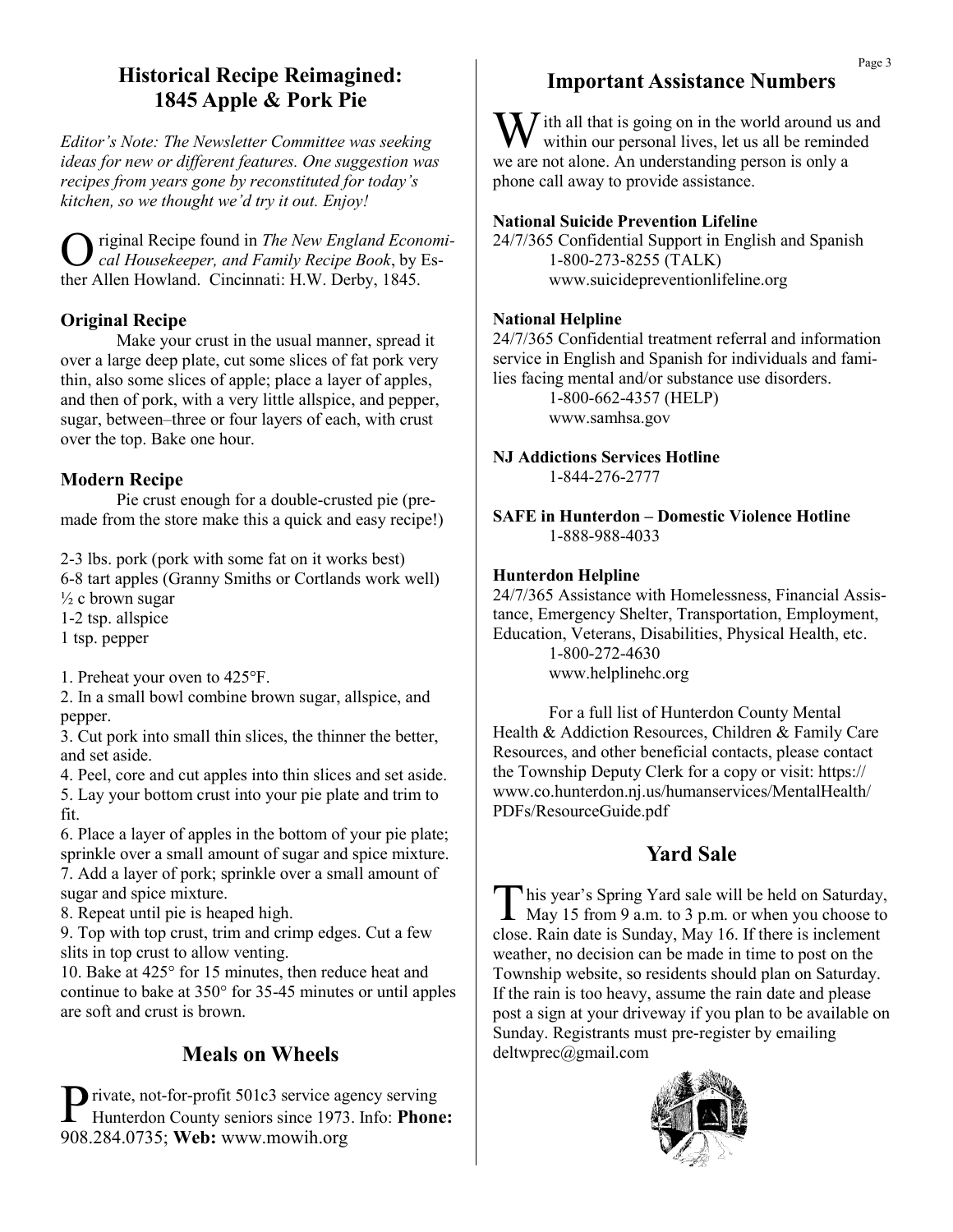### **Summer Recreation Program**

The Recreation Commission hopes to sponsor a Sum<br>mer Recreation Program this year, although, everyhe Recreation Commission hopes to sponsor a Sumthing is still up in the air. Please check the Township website and the DTS virtual backpacks for updated information.

If held, daily activities include arts and crafts, sports, games, and lots, lots more. Camp is held rain or shine. All children who are five years old by the start date through eighth grade are invited to participate. Check the Township's website for exact dates, fees, and registration form later this year.

# **Seasonal Ice Rink**

 $\prod_{\alpha=1}^{\infty}$ he seasonal outdoor ice skating rink will be constructed this year at the Dilts Park on the LBL Infield. It will operate as weather permits during times of freezing temperatures. State regulations on outdoor gatherings will be enforced. Check posted sign for rules. Thank you to SVFC for filling it with water.

# **Fishing Derby**

The Rec Commission hopes to host a Fishing Derby<br>this year. Details are yet to be finalized and are, of he Rec Commission hopes to host a Fishing Derby course, dependent on restrictions for outdoor gatherings.

# **Delaware Township Well Water Test Results 2020**

E ach year, Delaware Township partners with Raritan Headwaters (RHA) to hold a water testing event at the Municiach year, Delaware Township partners with Raritan Headpal Building enabling residents the opportunity to conveniently and affordably test their drinking water for a variety of contaminants. Last year, to minimize the length of time residents were physically in Town Hall, the Environmental Commission requested that residents pre-order their well water test kits via email. Delaware Township Environmental Commission Secretary, Kathy Klink, and Environmental Commission member, Kathy Katz, assisted residents and distributed test kits on designated days. In total, 31 households participated and returned water samples for testing by a state-certified laboratory.

Private well owners are responsible for the safety of their water and regular testing is the only way to know for certain that the water is safe to drink. Based on available data and current public health guidelines, residents of Delaware Township are encouraged to test their wells annually for coliform

bacteria and nitrates. Arsenic contamination of private wells is common in the Township and it is best to test every 3-5 years or more frequently if a homeowner is monitoring an arsenic removal treatment system. Those residents living in older homes, built before 1987 are at greater risk of lead exposure from older pipes and solder and should test for lead in their water every 5 years. At least one test for radon and gross alpha are also highly recommended to ensure that members of your household are not exposed to these naturally occurring carcinogens.

Furthermore, residents can protect their water supply by carefully managing activities on their property and near the well. This includes keeping hazardous chemicals out of septic systems, pumping their septic system every 3 years, and limiting the application of fertilizers to lawns and gardens.

The Environmental Commission is planning on holding the Community Well Testing Event again this fall. Details on how to purchase well test kits will be posted on the Township's website and in the newsletter.

The following chart is a summary of data collected from these 31 wells on Primary Contaminants of Concern:

| Contaminant       | # wells tested in<br>2020 | Limit or MCL*            | Range of results<br>(ND=Non Detect) | $#$ wells exceeding MCL |  |  |
|-------------------|---------------------------|--------------------------|-------------------------------------|-------------------------|--|--|
| Coliform bacteria | 31                        | Absent                   | Absent-Present                      | 9 coliform present      |  |  |
| Nitrate           | 31                        | $10 \text{ mg/L}$        | ND - 5.48 mg/L                      | $\theta$                |  |  |
| Lead              | 11                        | $15$ ppb                 | $0.2 - 10.2$ ppb                    | $\theta$                |  |  |
| Radon             | 10                        | $2,000 \text{ pCi/L}$ ** | 291.4 - 3,940 pCi/L                 | 5                       |  |  |
| Gross Alpha       | 6                         | $15$ pCi/L               | $0.5 - 7.7$ pCi/L                   | $\theta$                |  |  |
| Arsenic           | 17                        | 5 ppb                    | $0.7 - 6.6$ ppb                     | 3                       |  |  |
| E.coli            | 31                        | Absent                   | Absent                              | $\theta$                |  |  |

\* Maximum Contaminant Level (MCL). The maximum level of a contaminant which is permitted in public water supplies. Maximum contaminant levels are specified in the Primary Drinking Water Standards set by EPA for contaminants that affect the safety of public drinking water.

\*\* There is no standard set in NJ for radon in water. Standards set in other states in our region are used as guidelines. The most protective of these standards is 2,000 pCi/L in New Hampshire.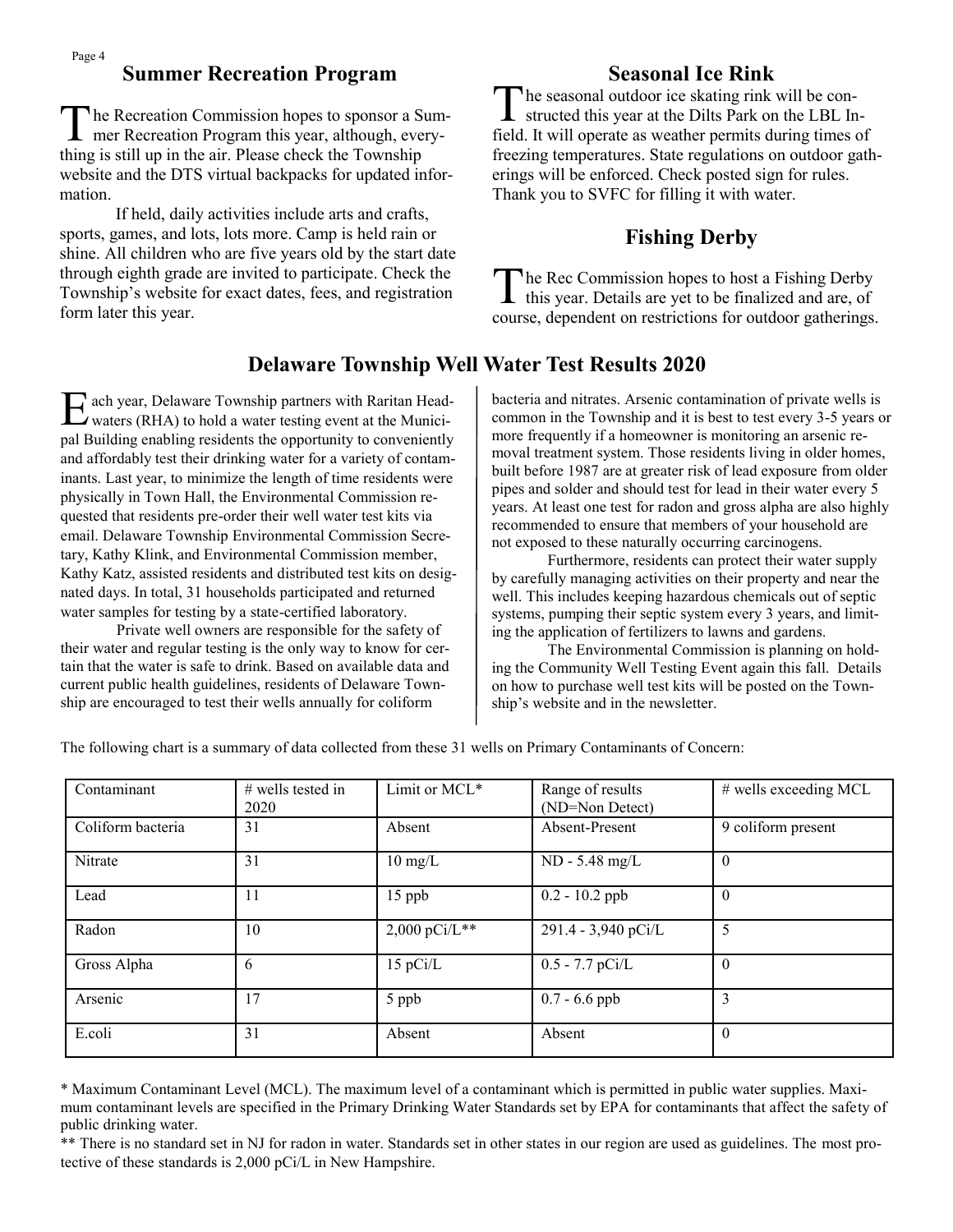### **Household Clean Up Days: April 24, June 19, October 16, 2021**

 $\sum$  / ondering what to do with that old window air conditioner which no longer works? Well, Delaware Township clean-up days are coming from 7:30 - 10:00am at the Delaware Twp Garage at 816 Sergeantsville Road (Rt. 523). During the three weeks before each clean-up day, 50 permits will be issued at the Township Police Station.

Participants must register with Dee Higgins at the Township Police Station. For further information, her phone is 609-397-3530; her hours are 9:00am - 3:00pm Monday through Friday. Registration must be in -person (no mail-in). Proof of residency (e.g. driver's license; current tax bill, or voter registration card) must be provided at the time of registration.

Also required is the license plate number of the vehicle being used to carry the clean-up materials. Current permit fees run from \$10-\$40 depending upon the size of the vehicle.

This permit must be presented before you will be allowed to unload your vehicle. Be sure to separate wood and electronics from the rest of the waste. You will stay in your car while Township personnel unloads it for you. The list of accepted and unaccepted items will be included on the permit but are also listed here for your information.

Items ACCEPTED include but are not limited to: air conditioners, dehumidifiers, refrigerators (with or without freon), propane tanks, all types of metals, building materials limited to one half of a standard pick-up truck load (may not exceed four feet in length), electronic equipment, and up to 10 tires without rims.

Items NOT ACCEPTED include: household garbage, animal carcasses, stumps, trees, plant debris, yard or landscaping debris (including leaves), hazardous wastes (i.e. gasoline, chemicals, explosives, etc.) and paint (check county website for the disposal dates of these items at www.co.hunterdon.nj.us/recycling or call Solid Waste and Recycling at 908-788-1110).

### **Locktown Stone Church Fundraising**

The Friends of the Locktown Stone Church are happy to report that we received approval of our Wethe Friends of the Locktown Stone Church are haplands Permit application from NJDEP and this puts us at the brink of a capital campaign to raise funds to build a restroom facility in a carriage shed style building on the property.

Stay tuned for further information or visit our website at: www.locktownstonechurch.org

### **Reduce Your Use of Plastic in the Bathroom**

*—Ideas from Girl Scout Troop 81252: Sophia M., Mary H., Lauren T., and Natalie H.*

In our previous article, we wrote about ways you can<br>reduce your plastic consumption in your kitchen. Here I n our previous article, we wrote about ways you can are a few ideas for reducing your use of plastic in your bathrooms. This is important because plastic never decomposes and we are polluting our waterways and oceans.

Did you know that there is a rotating gyre of plastic in the Pacific Ocean that is larger than the state of Texas?? Plastic harms animals and contaminates our own food supply. We can help, right here in Delaware Township, by reducing our use of plastic in our own homes. Reducing your use of plastic is easy and not expensive.

Here are some ideas for your bathroom:

1) Buy toilet paper wrapped in paper, not plastic. You can find this in some grocery stores but it is easiest to order in bulk online.

2) If you like liquid soap, buy it in bulk and refill empty soap dispensers.

3) If the previous suggestion seems too high maintenance, try bar soap (which is self-cleaning). Make sure it comes wrapped in paper packaging.

4) This next suggestion is an easy switch: reduce your (plastic-wrapped) paper towel consumption by buying reusable cloth hand towels and laundering them regularly.

5) Instead of buying plastic room fresheners with unpronounceable ingredients, try something like Cruelty-Free Meyer's Clean Day Scent Sachets. These come in wonderful aromas like Basil, Honeysuckle, Geranium, Lavender, and Lemon Verbena.

6) If you are very ambitious and/ or committed to reducing your plastic use and carbon footprint, try

Loopstore.com. This is a Trenton-based company that partners with big brands to deliver items like shampoo and conditioner in bottles that you can return and they will refill for you.

We hope that you will try some of these suggestions! If you would like to contact us to share ideas, comments, or to keep us posted on your plastic reduction journey, please email us at Troop81252@gmail.com. We can make a big difference together!

### **Adult and Teen Recreation**

There will be NO Adult and Teen Recreation active at Delaware Township School until Covid-19 rehere will be NO Adult and Teen Recreation activities strictions limiting non-school uses are no longer in place.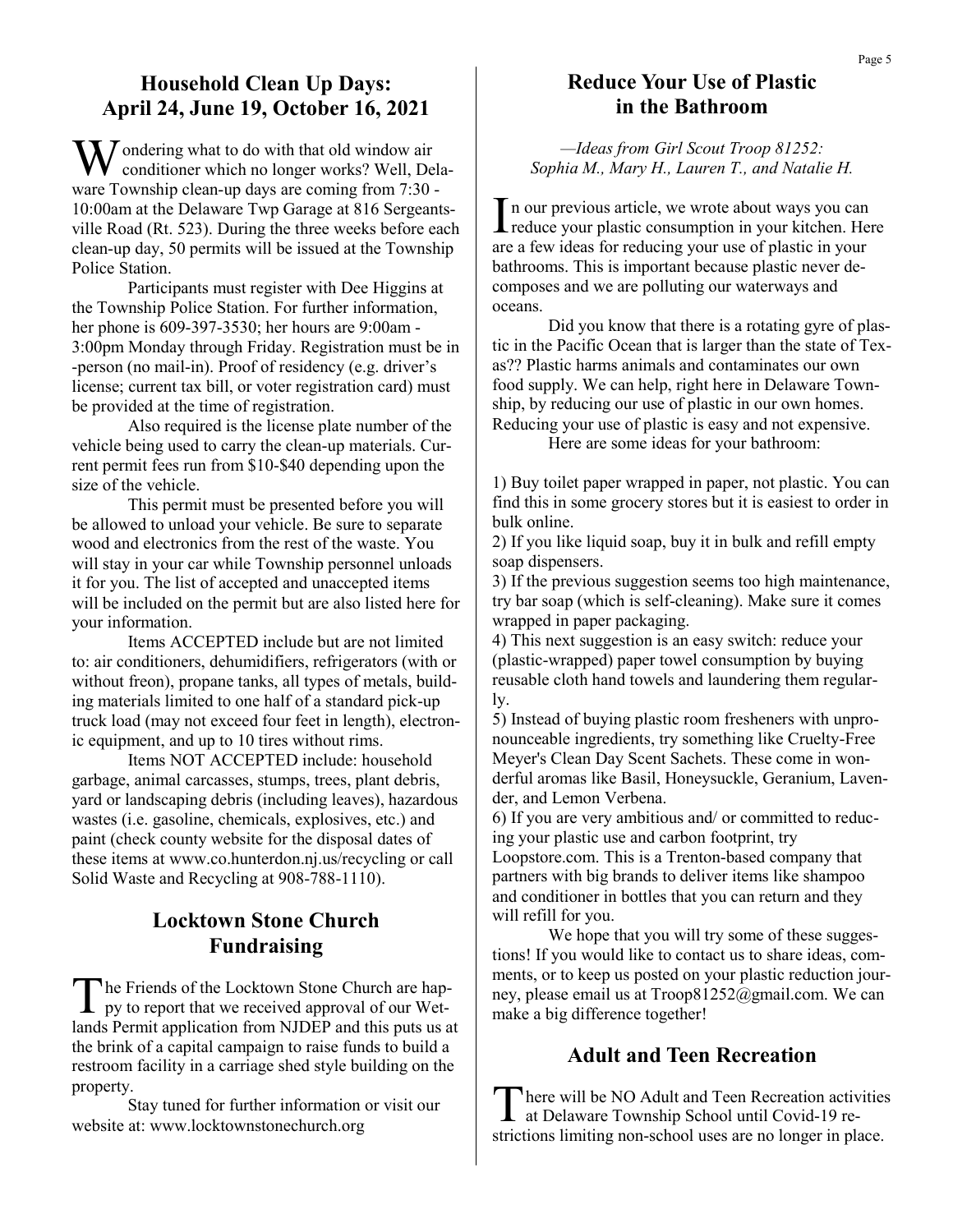# **Community Calendar**

**PLEASE NOTE:** At this time, many meetings are still being held remotely via Zoom or as a "hybrid" meeting with some members at the Town Hall and others on Zoom. Please check the website or with the Chairperson in advance to find out the format of a meeting in which you are interested.

#### **Township Offices closed:** May 31 - Memorial Day

**Township Committee:** 7:30 p.m. 2nd Monday - 3/8, 4/12, 5/10

**Planning Board:** 7:30 p.m. 1st Tuesday - 3/2, 4/6, 5/4, 6/1

**Board of Health:** 7:30 p.m. 1st Monday - 3/1, 4/5, 5/3, 6/7

**Open Space Committee:** 7:30 p.m. 3rd Monday - 3/15, 4/19, 5/17

**Agricultural Advisory Committee:** 7:00 p.m. 1st Tuesday - 3/2, 4/6, 5/4, 6/1

**Board of Adjustment:** 7:30 p.m. 2nd Thursday - 3/11, 4/8, 5/13

**Recreation Commission:** 7:30 p.m. 1st Monday - 3/1, 4/5, 5/3, 6/7

**Environmental Commission:** 7:30 p.m. 3rd Wednesday - 3/17, 4/21, 5/19

**D.T.M.U.A.:** 7:30 p.m. 1st Thursday - 3/4, 4/1, 5/6, 6/3 **Shade Tree Commission:** 7:30 p.m. 4th Thursday - 3/25, 4/22, 5/27

**Historic Advisory Committee:** 7:30 p.m. 2nd Wednesday - 3/10, 4/14, 5/12

**Newsletter Committee:** Quarterly

**Recycling Depot:** Open every weekday from 8 a.m. to 3 p.m. at the Township Garage on Rt. 523. Call Recycling Coordinator Kathy Klink at 609-397-3240 Ext. 208 with any questions.

# **Holiday Decorating Winners**

G rand Prize: The Gilde Family; First Place – The McGuire Family; 2nd Place – the Russo Family; rand Prize: The Gilde Family; First Place – The 3rd Place – the Bell Family.

Congratulations to all of our winners and to all who participated!

# **County Library Newsletter**

The Hunterdon County Library offers concerts, lectures, take home crafts, and much more...all free to he Hunterdon County Library offers concerts, lecthe public. Stay informed with the online newsletter, HCL Happenings.

# **Neshanic Waterway Cleanup April 17, 2021**

 $\sum$  ant to help clean up the Neshanic River? On April 17, 2021, from 8:30 am to 12:00 pm, you can do just that. Interested people (all wearing masks) will be meeting at the Amwell Church of the Brethren at 40 Sandbrook - Headquarters Road to collect materials, before leaving in small groups to clean up the Third Branch of the Neshanic River which runs along Dunkard Church Road.

Waterway Clean-Up shirts, as well as gloves and bags, will be provided by the Raritan Headwaters Association.

Adult chaperones are needed and can earn some sponsorship for their favorite organization, such as Boy Scouts, Girl Scouts, 4-H groups, etc. Chaperones need to arrive by 8:00 am. Contact Kathy Klink at 609-397-3240 ext. 208; or kklink@delawaretwpnj.org.

For participation: Annual Stream Clean Up tab: register@raritan headwaters.org;

# **Towpath Trek: March 20, 2021**

O n March 20, 2021 the fifth annual Towpath Trek will be held. Wear your masks, and join us for a morning of good company, great exercise, beautiful sights, and feeling useful. Help do a litter pick-up along the towpath between Prallsville Mill and Bulls Island State Park. Children are welcome but must stay on the towpath, and be supervised by their family to stay away from Rt. 29.

The Trek will be held from 8:30 to 11:30 AM. Meet at the front parking lot at Bull's Island on Route 29. The cleanup starts with an orientation by group leaders. Registration for the Trek is limited, and will be in small pods going out at different times. Contact Kathy Klink at 609 397 3240, ext. 208; or visit the Delaware Township website at delawaretwpnj.org. If you are interested in being a group leader, use the same contact info.

This project sponsored by NJ Clean Communities.

# **Great Crate Race**

The Great Crate Race tradition will hopefully continue on July 4th. Don't miss out on this fun-filled familyhe Great Crate Race tradition will hopefully continue friendly event, either as a racer or a cheering spectator. For info: Kathleen Herman (kah7999@hotmail.com) or Steve Smotrich (stevesmotrich@gmail.com).

### **All meetings are at Town Hall unless otherwise noted.**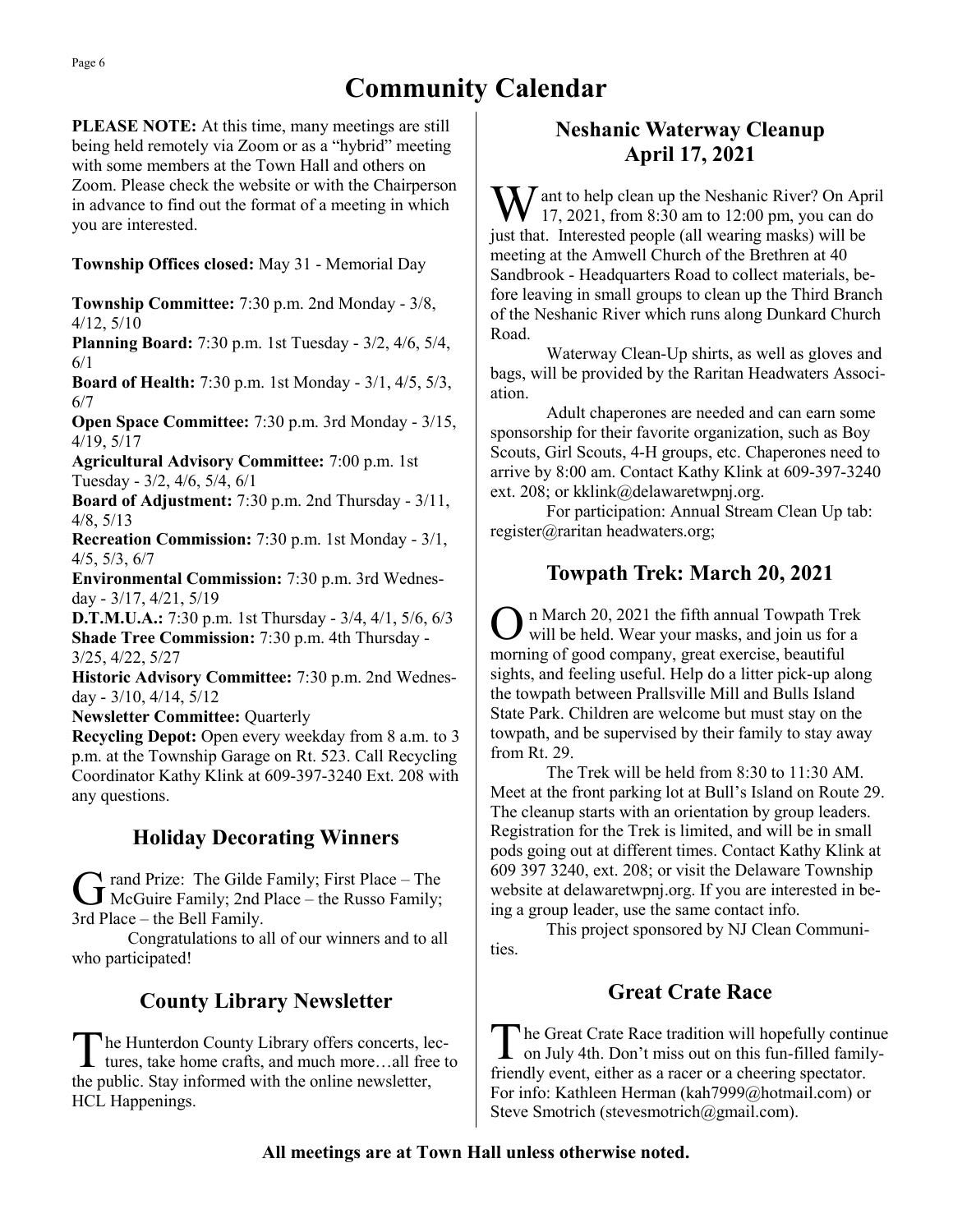# **Church Corner**

#### **Amwell Church of the Brethren**

40 Sandbrook Headquarters Rd, Stockton, NJ Tel: 908-705-1208 **Web:** www.amwell.org **Sunday school:** 9:15 a.m. **Worship Service:** 10:15 a.m. **Wed night Bible study:** 7:00 **Friday night youth group:** 7:00

#### **Cornerstone Christian Church**

226 Locktown-Sergeantsville Rd, Stockton, NJ Tel: 908-237-5227 **Web:** www.ccc-hc.org **Email:** pastor-keith@ccc.hc.org **Sunday Worship Service:** 10:30 a.m. **Sunday School:** All ages beginning at 9:15 a.m.

#### **Sandy Ridge Church**

47 Sandy Ridge Road Stockton NJ 08559 Tel: 609-397-0371 **Email:** sandyridgechurchnj@gmail.com **Facebook:** Sandy Ridge Community American Baptist Church **Web:** https://sandyridgechurch.wixsite.com/srbc **Worship:** Sunday mornings 11:00am **Sunday School:** Sunday mornings 11:00am In-person services require masks and social distancing.

#### **Sergeantsville United Methodist Church**

624 Rosemont Ringoes Rd., Stockton, NJ Tel: (609) 397-2333 **Web:** www.sergeantsvilleumc.com **Facebook:** https://www.facebook.com/sergeantsvilleumc **Worship:** Sunday 10:00 a.m. All are welcome to join us for worship or at one of our special activities.

# **Plant Swap – May 23**

The Recreation Commission is hosting a spring Plant<br>Swap at the Dilts Park on Saturday, May 23rd from he Recreation Commission is hosting a spring Plant 9 to 11 a.m. It is free and open to the public. Come and share your plant abundance with community members. Bring your healthy houseplants, annuals, perennials, bulbs, and edible plants. For each plant you bring, you take home a new plant. Label every pot or plant clearly with common or botanical name, including instructions if necessary. For question or more information, email jes.stahl@gmail.com



### **Shredder Days: May 22 and September 25**

S hredding of paper documents will occur rain or shir<br>
on May 22 and September 25 at the Township Gar- $\Gamma$  hredding of paper documents will occur rain or shine age at 816 Sergeantsville Road from 8:00am to 11:00am, or until the truck is full. Do not bring materials in any type of plastic bag. Bring the paper in a cardboard box or a paper bag. Do not bring materials in any type of plastic bag or with plastic covers.

NO more than 10 boxes per vehicle. NO need to remove staples or paper clips. NO plastic. NO carbon paper. Questions? Call Kathy Klink 609-397-3240 x208

### **Pipeline Update**

The U.S. Supreme Court has agreed to hear Penn-<br>East's appeal of the lower Federal Court decision he U.S. Supreme Court has agreed to hear Pennthat found that PennEast cannot take by eminent domain State-owned land because PennEast is a private, not public entity. That finding by the Federal Court put the PennEast project in New Jersey on indefinite hold. What happens next? The following schedule was provided by the New Jersey Conservation Foundation (NJCF) that, together with the State of New Jersey, is a party to this case. Much of the preserved land through which the pipeline would go, including the portions in Delaware Township associated with the Wichecheoke Creek were preserved by NJCF.

The schedule is as follows: PennEast's brief is due March 1, 2021; Respondents (State, NJCF) file March 31st; Oral argument is anticipated for the Court's second argument week in April 2021.

It is unknown how quickly the decision will be received.

#### **County Library Services**

**M** useum Pass Program: Did you know that the library offers Museum Passes? Passes are available to all Hunterdon County Library adult card holders (18 or older) in good standing. Museum Passes are generously sponsored by the Friends of Hunterdon County Library.

For more information, or to reserve a pass, visit our website at www.hclibrary.us.

**MAIN Consortium:** HCL is now a member of the Morris Automated Information Network, a consortium of 49 public libraries, giving our patrons access to over 2.5 million items! This includes digital resources like Press Reader Digital Newstand and Mometrix Test Prep. To learn more, visit [www.mainlibrary.org](http://www.mainlibrary.org)